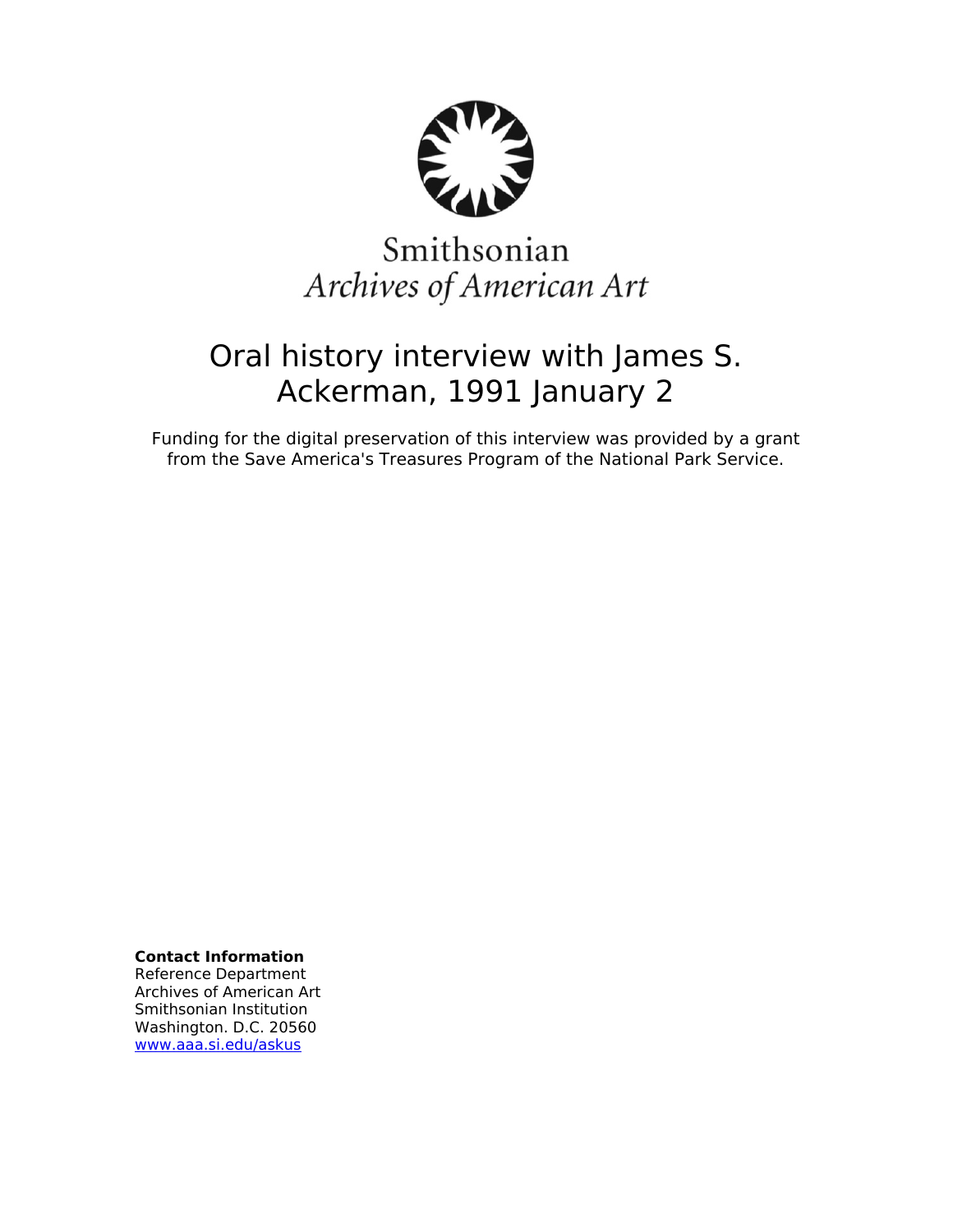# **Transcript**

# **Preface**

The following oral history transcript is the result of a recorded interview with James S. Ackerman on January 2, 1991. The interview took place in Cambridge, Massachusetts at the Fogg Art Museum and was conducted by Robert F. Brown for the Archives of American Art, Smithsonian Institution. This transcript has been lightly edited for readability by the Archives of American Art. The reader should in mind that they are reading a transcript of spoken, rather than written, prose.

### **Interview**

ROBERT F. BROWN: —we're at the Fogg Art Museum, Harvard University. And maybe we could start out with something about your growing up, your family that—

JAMES S. ACKERMAN: I—I grew up in San Francisco of a family—uh, my mother's forbears had arrived there and —my great-grandfather arrived in 1848 or '49 and—in California that gave people a great priority, and socially, as you can imagine, distinction. My grandmother was very, very strong on this point. It was a Jewish family, and there was the whole aristocracy of German Jews there. I say aristocracy because they were people who got to California early on and made a lot of money, and put on airs, and built themselves grand mansions. My aunt grew up in an imitation of the [inaudible]. And they—so this Jewish society developed alongside of the big Gentile families and were, in some ways, better assimilated than Jews who immigrated elsewhere. [00:02:11] And I think that had an important impact on me. For example it was part of my family's scheme of things that people should be given cultural opportunities, and I was taken to Europe several times by my parents and my grandmother. And my grandmother had quite a bit of wealth. She drove around in San Francisco in a limousine that had purple wheels, and the purple wheels, I've always presumed, were intimations of royalty. [They laugh.] But they were—the first time we went abroad, I was 12 years old. My father took the whole family to celebrate my brother's graduation from college, and characteristically saw to it that my sister stayed on to study a year at the Sorbonne and my brother a year at Oxford because he felt that was the high-grade [ph] thing to do. He took us around to the museums all over Europe. [00:04:04] He knew nothing about art, but felt it his responsibility to introduce us to art. I can't remember what he said about things, but—of course he's been well-informed, but nonetheless, uh, I had an early exposure. And my mother was particularly interested in the visual arts, and in middle age became a ceramist and did very interesting work in ceramics. Her major genre was that she'd glaze tiles and then break them up and make mosaics out of them, and they were very special things. She did tables and such things with mosaic tops and very high quality work.

ROBERT F. BROWN: Did these for herself mainly or the family, or did she exhibit as—

JAMES S. ACKERMAN: Yeah. No, she never sought to exhibit. I think she was of a generation where ladies—who did the arts stayed out of a professional realm. She also started to work for the San Francisco Museum of Modern Art early in its history when it was the San Francisco Museum of Art and focused on the library and worked regularly in the library and afterwards gave money to the library. [00:06:20] It's now—it carries her name and so —

ROBERT F. BROWN: Was she particularly well read in books in art—

JAMES S. ACKERMAN: In the art? Well, no.

ROBERT F. BROWN: —or in general over this?

JAMES S. ACKERMAN: Not really very well read. I mean it was also characteristic that she was not sent to the—to higher education. She went to a kind of finishing school, and people didn't send proper, young ladies to college in those days. Well, she got married at 18 or 19. And my father, on the other hand, had an Orthodox education at Stanford and went to the Yale Law School, and that was one of the reasons why he was eager that I should go to Yale. And related to my mother's interest in the San Francisco Museum, in a couple of years, I think, when I was 15 and 16 when I came home for the summer, I worked in the San Francisco Museum to, uh—just doing handiwork in—I mean not handiwork but go-for work, I would say, and—[00:08:03]

ROBERT F. BROWN: What do you recall of the museum at that time? Because you were all ready to get in to collect colored prints of works of art.

JAMES S. ACKERMAN: Yeah, right. That came from the [inaudible].

ROBERT F. BROWN: [Inaudible.]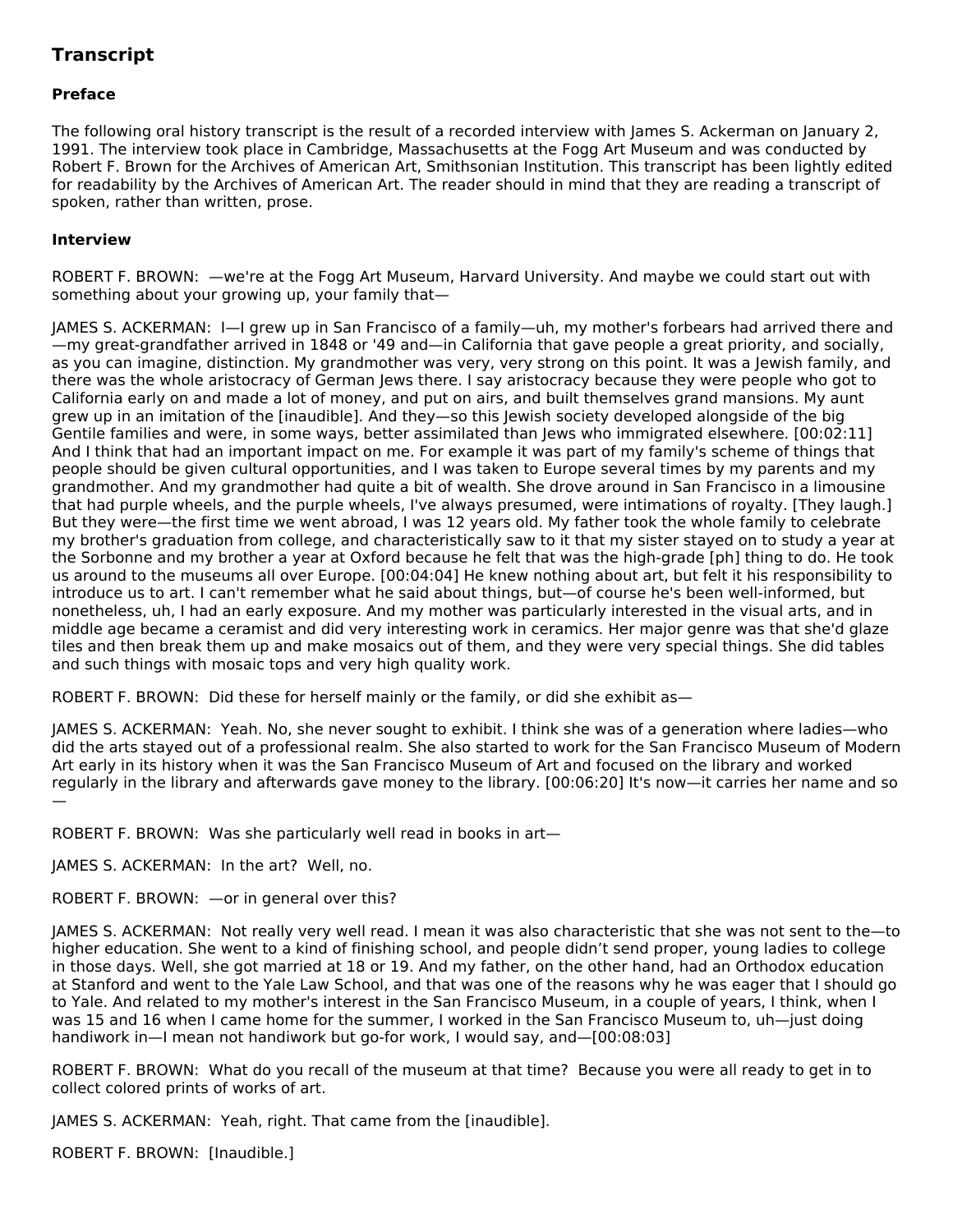JAMES S. ACKERMAN: Well, the museum—let's see—we're talking about the mid-'30s. That was before they had much of a distinguished collection. It was a small collection and members of the Stein family had given a few good works, Matisse and the like. And then I recall that a wealthy family connected with Levi Strauss by the name of Haas also gave a number of works, some of which had come to them or they had bought from the Stein family or from the estate, I can't remember. At any rate, the collection built up much more strongly later on. It was an odd thing for a city outside of New York to have a museum of modern art in the '30s, and there wasn't much community support for that.

ROBERT F. BROWN: It wasn't part of the Museum of Modern Art network of—

JAMES S. ACKERMAN: It wasn't connected.

ROBERT F. BROWN: —now or even in the—

JAMES S. ACKERMAN: But—and, uh—

ROBERT F. BROWN: Nothing like the one in Boston or in Washington or Philadelphia? Those were—

JAMES S. ACKERMAN: Those were kind of institutes that didn't yet undertake to collect, and so the San Francisco museum is more comparable to the MoMA than to the others. [00:10:12] It got a further boost at the time when the San Francisco Art Institute brought Rothko and Still and became kind of avant-garde, and there are a lot of works of Still there. It's one of the strongest representation of any contemporary art is this Clyfford Still. Well, they did things with photography. I think it's quite remarkable thinking back to the mid-'30s how in pressing they were. It was the time of Depression, I don't think that they were getting a lot of support. I think they got help from the city at least in terms of housing. They were and still are until the completion of their new museum in the Veterans Building, which is a public building. But anyway, I had this first introduction to working with works of art at the museum. As you mentioned before, I'd been collecting—I don't know whether it was from my first European trip or the second—when I went in the museums, I would buy small, color prints that are works of art. Now color printing had only become available a very, very short time. [00:12:02] Before there were no colored postcards or I think—so. But they'd make a particular kind of color print, which is about five by seven in dimensions and not too bad in quality. And sell them in small quantities, small enough so that it could be interesting to collect them, and you'd have this collection. It wouldn't be an endless sea of images the way anything would be today. So, I shifted from Matchbox covers to reproductions of works of art. And in the process of leafing through the collection, I began to realize that you could tell from looking at a painting that it was done by a certain person, so I got a concept of style well before I realized that that's what occupied art historians so heavily. That wouldn't happen again today because style has become boring to contemporary, to younger artists, right? Nonetheless, that was the very core of art history then. And so, I had that kind of a start. In prep school also, there was a German teacher who knew a little bit about art, and he [inaudible] on the basis of the prints or the history of art that were provided by the Carnegie Corporation. [00:14:00] They had a project of sending out to schools collections of perhaps 500 photographs representing the history of art, and they sat mostly in school libraries not being used very much. But in this case this teacher, perhaps in response to interest expressed by me and the other fellow who did, would spend an occasional evening looking over these things and talking about them.

ROBERT F. BROWN: Was he an art historian himself, this teacher?

JAMES S. ACKERMAN: No. He was a German teacher. Literature was his thing and, uh—

ROBERT F. BROWN: Was the school you went to a progressive sort or was a very traditional kind of preparatory school?

JAMES S. ACKERMAN: Very, very English type, traditional. I mean really modeled on Kent School in Connecticut in the sense that they, uh, emphasized that kind of toughness and self-discipline that you were—rose at dawn and took a cold shower—well not—first, you took care of your horse. I mean this is a California school, and everybody had a horse.

ROBERT F. BROWN: [Laughs.]

JAMES S. ACKERMAN: It had a big stable, and the horse was the means by which we would get around. So you'd go down the stable and then clean out the droppings and curry the horse and then you'd come back and take this cold shower. [00:16:00] And then you could go around school in jeans during the day, but you had to dress up with a stiff collar at night, a starched collar separate from the shirt. You put it on with collar buttons and all that, and a proper suit. So all these dirty little boys [they laugh] had to look clean by 6 pm or whatever it was.

ROBERT F. BROWN: What was the name of that school?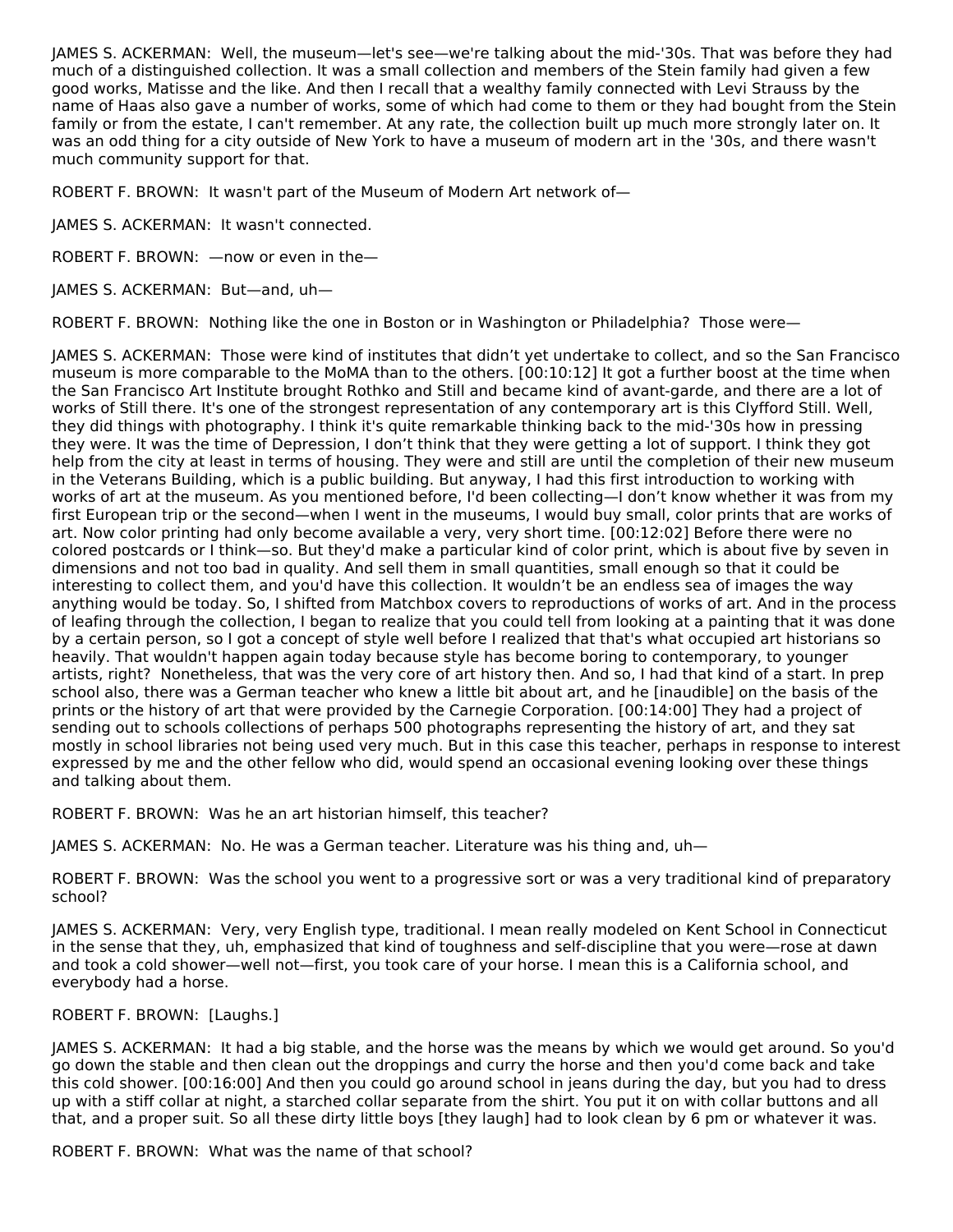JAMES S. ACKERMAN: Cate, Cate School, and it still exists. It's changed very drastically in character. It's now coeducational, and it's long since got rid of horses. It's not as—well, it's a funny kind of a mixture because the headmaster was running kind of an Episcopal operation in a traditional, ascetic prep-school style. At the same time, this outdoor life—the rooms had three walls, one wall, which is open to the outdoors. And the, uh—so that there was this kind of roughness and that was combined with the dressing properly and having good manners in the evening. It also—it was very confusing to me culturally because it was an Episcopal school, and I was the only Jew in it. And I wouldn't have been there if it hadn't been the Depression and they needed money, so they [laughs]—they probably—prior to that, they had consciously excluded Jews. [00:18:04] But actually also being Jewish at that time was a lot more—well, there was more prejudice connected with the Jews then than there is now. And at Yale for example—I went direct from prep school, they put the Jewish applicants together as roommates. And I found out only in recent years that Yale didn't tenure any Jewish professor until 1946, long after I'd left—not long, five years after I left them. And when I read about this, I started thinking whether I ever had anybody, any junior faculty member who was Jewish, and I didn't. There was no member of the art department and so on. I mean, it was a time when you were likely to be isolated on that account.

ROBERT F. BROWN: Was that true also in the San Francisco area to a degree or was it more—

JAMES S. ACKERMAN: Well, as I was telling you—

ROBERT F. BROWN: —school then?

JAMES S. ACKERMAN: —the business of being of a pioneer family in California offset part of the bias. In school, I never felt it. They were very accepting, and the headmaster and his—the headmaster's wife came from Boston. [00:20:00] She was very Bostonian, Unitarian, and she said, "Oh, you and I really believe the same—it's only one God," and so on, which would scandalize her husband then.

ROBERT F. BROWN: [Laughs.]

JAMES S. ACKERMAN: Anyway, they were very—they really lacked bias I felt, and I ever experienced or recall an experience. And my father, on the subject of that, was extremely sensitive and almost anti-Semitic himself. He was so afraid of being the object of bias, and so instead of defending himself by believing in Judaism, he defended himself by more or less trying to forget it, and that meant I never had any proper education. I didn't get any religious instruction other than Episcopal. So that it was very confusing.

ROBERT F. BROWN: Your father was a fairly formidable figure?

JAMES S. ACKERMAN: Oh, a very tough character, yeah.

ROBERT F. BROWN: You've described going to Europe, and he would talk and then he'd lecture in the museums?

JAMES S. ACKERMAN: Yeah, yeah, yeah. He was an old-style father. Actually, he was very much like the headmaster at the school. They were exactly the same age and very deaf—I mean the headmaster had, I think, a better ethic than my father. My father was very biased about all kinds of things. [00:22:00] And he was—well, on the other hand, he didn't rein me in. I was free to do what I want unless called to account for where I was the night before and why I had stayed out after 12 or whatever. Well anyway—

ROBERT F. BROWN: What—was the school curriculum quite a traditional one? Was it pretty rigorous?

JAMES S. ACKERMAN: Fairly. It wasn't imaginative, that is to say history mostly consisted of preparing to do well on the college board examination rather than open investigation. I did learn Latin, which is a great blessing. And I had art courses, and I painted quite a lot in school. Again, as I say, they had arranged for me to have sort of this art history, so. When I went to college from there, I got advance placement in art history so that I started at Yale with the upper division courses, and so by the time I was a junior, I could take graduate courses. That's how I got involved with Focillon.

ROBERT F. BROWN: You said earlier you were sort of preordained by your father to go to Yale? [00:24:01]

JAMES S. ACKERMAN: Yeah. I only applied to one college. In the mid-'30s given the economy, I guess it was easier to get into college, but still it seems to me even then it was probably hutzpah to make only one application. [They laugh.]

ROBERT F. BROWN: Had you seen the place? Had you been east—

JAMES S. ACKERMAN: No.

ROBERT F. BROWN: —to any degree?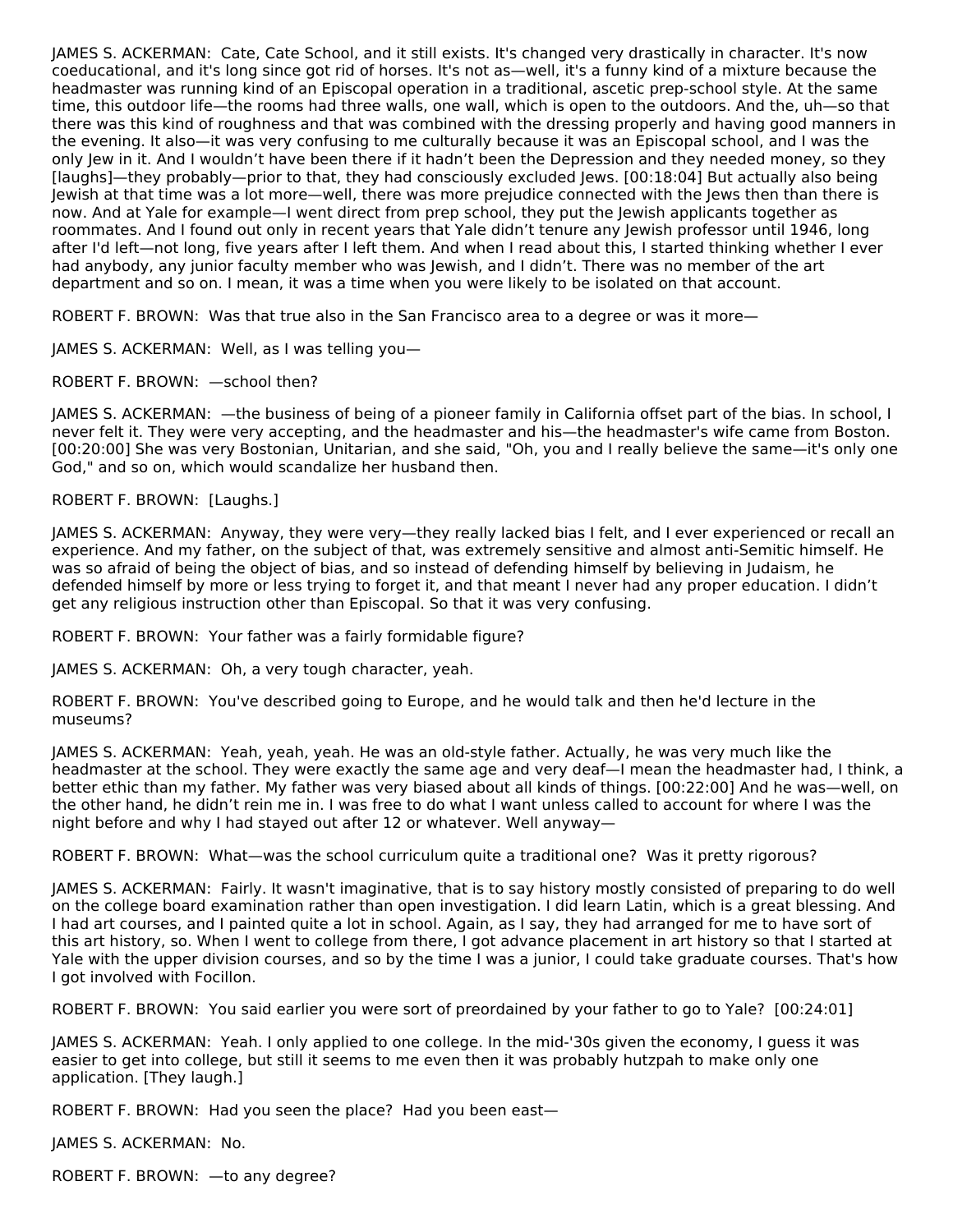JAMES S. ACKERMAN: And I didn't investigate whether I could do more with art there. I just went, and as it turned out, the—a major in the history of art was created the year before I arrived, and I was the third—well, there were two my year and one the year before I think. I don't even know who it was the year before, but anyway, that meant that that number of majors in art history. And the faculty were all exactly the same age. They had gotten their degree in the—in the period just prior to that. Before I talk about that, I wanted to say that before going to college, uh, there was one book that I read that had a great impact on me, which was Roger Fry's book of essays, called Vision and Design. And so Roger Fry was a kind of a lead for me into looking at works of art. [00:26:04] I also had at the same time, a book by somebody by the name of Cheney called New World Architecture, and I was interested in architecture. This book was a kind of Appalachia [ph]—the moderne style. It —this was prior to the time when people were talking about international style, and I guess—well very much the —uh, just in the middle of the time when Hitchcock and Johnson published the book called The International Style, but I didn't know about that then.

ROBERT F. BROWN: So you came out of prep school pretty interested in doing something in-

JAMES S. ACKERMAN: I wanted to be—

ROBERT F. BROWN: —with the art?

JAMES S. ACKERMAN: —an architect. My parents encouraged that idea. If I had said at the time that I wanted to be an art historian, they would have said, "What's that or do—can you earn any money at it?" My father tended to evaluate things in terms of how much you got for doing them. He was a corporation lawyer, and he did very well out of his profession and his investments. And—oh—the whole family had been businessmen. My mother's side of the family made their fortune in the shipping line that went from California to Alaska, which they founded with the money that came out of selling equipment to the gold miners. The, uh—and there's also an interesting story that the great ancestor who went out to California direct from Germany by horseback—that Collis Huntington came to him and said that they had an idea of a railroad that would go across the country and was he interested. [00:28:26] He said that that was a stupid scheme and that it would just ruin them all, and no thanks. So, as a result of that I was spared the fortune of becoming one of the degenerate rich. [They laugh.] Anyway, the—or back to Roger Fry and his—one of the books on architecture. I still have, actually, a teenage drawing, an elevation of an elementary school or a high school, which I did in Art Deco style. So the architectural interest was there incipiently. And my intention at Yale was to be an architect, and in my first year I took physics and math in preparation for that, and I flunked one and got a D in the other.

ROBERT F. BROWN: You did?

JAMES S. ACKERMAN: But, uh—

ROBERT F. BROWN: This began to affect your attitude? [They laugh.]

JAMES S. ACKERMAN: I may have been worried. At that time, most architects can't add or calculate a stress. But in any case, it really wasn't my performance in those courses that decided me not to be an architect, but I encountered Focillon. [00:30:12] The members of the department who were there at the time were very young. I think they were not more than 10, 12 years older than me. They must have gotten their PhDs around 1930 for the most part and been around 28 years old or 30—George Hamilton, George Kubler, and Carroll Meeks, and Sumner Crosby. That was really the backbone of this—of the group. Charles Seymour was there at one moment but then went off to be curator of sculpture at the National Gallery of Art. And those people had all been students of Marcel Aubert who came over regularly as Focillon did. Marcel Aubert represented in France the what they called *archéologie médiéval*. The approach was exceedingly positivist and then they treated medieval architecture—as a trustful [ph] archeologist would treat an excavation, except that the documents played a much more significant part. And in doing—in following Aubert's steps, one had a completely fixed pattern in which to move. [00:32:12] I mean, certain kinds of documents first and then you did a description of the site. You started at the lowest level and you went to the next level, and so on. It was like an article in Bulletin Monumental, which is essentially an archeological—

ROBERT F. BROWN: In which Aubert was an editor of or something for many years, right?

JAMES S. ACKERMAN: Yes. And he was a person with very little imagination except that perhaps he had the imagination to make this template in which everybody was supposed to fit. And he had a lot of students who did the same thing.

ROBERT F. BROWN: Were you—did you become a student of his?

JAMES S. ACKERMAN: Only peripherally. I think I might have taken one course with Aubert, but it was Focillon that I remember. And Kubler, I think, had learned a lot from Focillon and Crosby, but I imagine that they started out their work with Aubert because they all did their dissertations in this style—the French monogram. It's a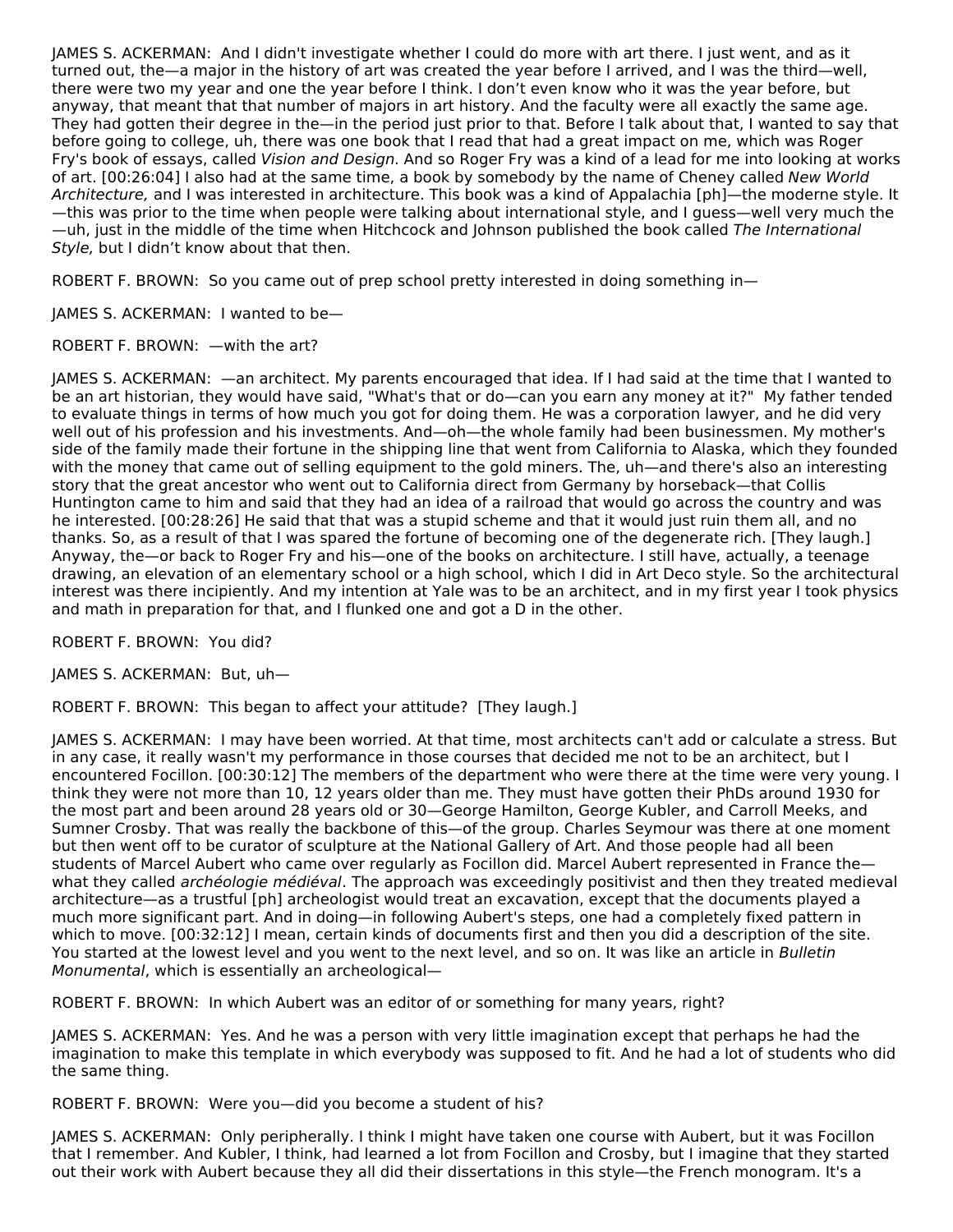funny thing exists. The same thing was going on in Princeton with manuscripts that whatever anybody was interested in, they had to do medieval manuscript for dissertation. At Yale, whatever their interest, they did a Gothic cathedral then spread out later on. In fact, Crosby was the only one who stuck with the Middle Ages. [00:34:02] Of course Focillon wasn't limited chronologically. He dealt with everything. He did a wonderful text of 19th-century French painting for example, which never was highly approved of by those more Orthodox people. But he was a miraculous teacher and absolutely spellbinding. And he was almost blind at the time, and he could see out of one side of one eye. He could only take in a work of art by moving around it with his whole body, which was actually in very bad shape. He was all bent over with—and his—didn't carry his head upright and walked with a cane. He was I don't think chronologically very old, but he was—oh, he may have been in his late 70s, but he was physically very deteriorated. And he lectured in the most incredible language. It was virtually poetry in French. And so for those of us who were undergraduates who were admitted into these seminars, there was a language problem at the start too. [00:36:08] I, for example, had studied French for years and years, but as everybody knows studying French in America doesn't give you any capacity to talk it or even to hear it when it's spoken—well, and so it took me a while to catch up. It was just—even with partial comprehension extraordinary. One gave papers in the context—I don't remember whether the papers were in French or English. And at a—at a certain point, I guess, when I graduated or the last semester that he was there, he gave me a copy of his book called L'Art des sculpteurs romans, and he inscribed it saying, "Rester fidèle à nos études a qui vous etes c'est bien preparer" or something like that. I was so excited by this that I decided to be an art historian. [They laugh.]

ROBERT F. BROWN: Mm-hmm [affirmative].

JAMES S. ACKERMAN: I mean there were other factors of course, but this really capped it.

ROBERT F. BROWN: What was there in his teaching? Maybe you can describe what made him so friendly, so charismatic in your day, so influential?

JAMES S. ACKERMAN: Yeah. Well, I think what it really was, was his capacity to draw you into the work of art by the evocation of its quality. And then he—uh, this would sound like a further—direction from Fry. [00:38:18] But in addition to Fry's literary ability, which was like Focillon's ability to evoke the work of art. Focillon also saw it in the context of a cultural history and—well, perhaps a history of the psyche. He had a sense of the mind of the medieval body of people, and he could bring their perceptual faculties to the fore of them. For example, he gave a seminar called L'An mil, and that dealt with the feelings of apocalyptic vision that they had that the year 1000 would be the end of the world, and the impact that this had on the depiction of the monstrous in medieval art. So this—the combination of the evocation, the incredible language, the sensitivity, and perception into the work, and the kind of psyche of the time is what made that so special. [00:40:19] And this is all in a context of '30s art history in which in America, there was almost nothing there except just documenting. And the—well, the generation with whom—the younger people with whom I was studying with—the first people to move from out of that to some extent are particularly cooler, who developed a real philosophy of his own. And Schapiro with whom I didn't work until later—who must be more or less in age—Schapiro's a little older. But there wasn't really much going in America before that time. It was very lacking in richness.

ROBERT F. BROWN: What would you say of the Harvard staff because it was the largest, I guess, at that time, or certainly—

JAMES S. ACKERMAN: Well, I think Kingsley Porter probably had a lot to offer. I don't think that Post and Chase were very interesting nor—who—Edgell? And then there was Sachs who was really just a connoisseur and not a historian at all. [00:42:08] Who else would there have been?

ROBERT F. BROWN: Oh, in Princeton, Morey was—

JAMES S. ACKERMAN: Yeah, Morey—

ROBERT F. BROWN: —the big gun. That was—

JAMES S. ACKERMAN: Morey? Yeah. I don't think that Morey could have taught in a way that the elevated people. Morey was somebody who first got the scheme and then looked around to see what fit into it, and it was very arbitrary. And then there was the whole direction of German art history, which is similarly very positivist that—at this time. The influence on Germany was more on that positivist line than it was from the more theoretical thrust of Wölfflin. But it wasn't a very thrilling field at the time. And there's this strange tendency in American art history that existed all the way through of being suspicious of the French contribution.

ROBERT F. BROWN: Yeah.

JAMES S. ACKERMAN: Americans have never read French art history. It was very strange, and it's particularly considering the impact of French thought on literary studies in the past 20 years. So, you want to change this?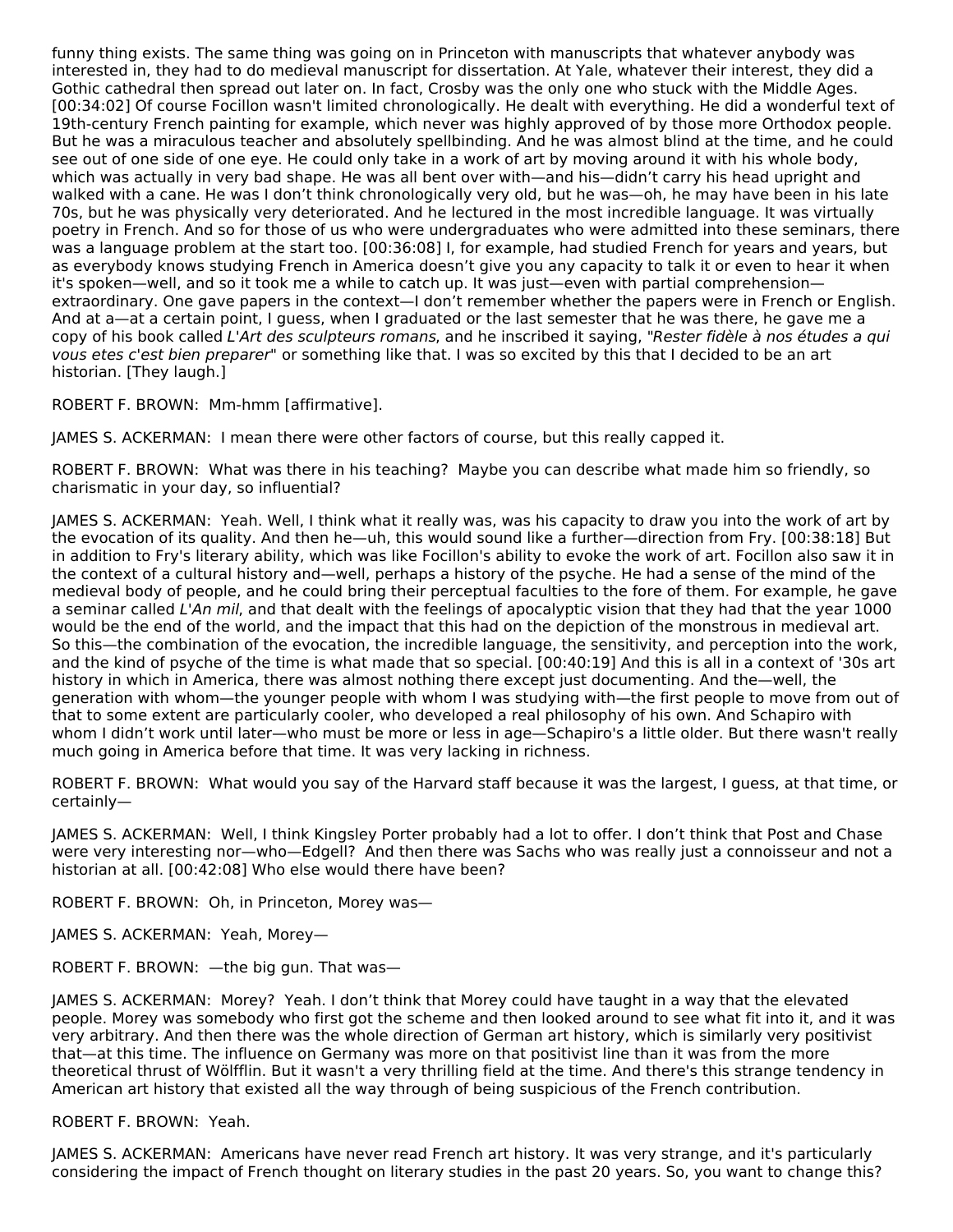[END OF TRACK AAA\_ackerm91\_1998\_r.]

ROBERT F. BROWN: Your having Focillon at Yale was an exceptional circumstance compared with, uh, what was available in America for most students of art history at that time.

JAMES S. ACKERMAN: At least I think so. Sometime around there, uh, there would be some German visitors here. Panofsky was at Harvard one year in the '30s. And that would have been very exciting. And then Wolfgang Köhler came, and I think Köhler was a big figure. Unfortunately for the field in the general, Köhler developed a passion for teaching undergraduates, which and—developed very few graduate students in the field of manuscripts. Well anyway, it was Focillon that decided me. Oh, I didn't say that the other undergraduate who was in these seminars was Vince Scully, so Focillon was also responsible for converting another person and then we both became architectural historians.

ROBERT F. BROWN: Was Focillon brought in as—was he a visiting professor, or what was his status there when he was—

JAMES S. ACKERMAN: Yeah. He came one term a year for I don't know how many years as did Aubert. [00:02:04] They—maybe they alternated years. I can't recall that. And, uh—

ROBERT F. BROWN: Who was the—you're sort of as an undergraduate and not aware, but who was the administratively the person responsible for beefing up art history and bringing in these two notable French teachers? Was there a—

JAMES S. ACKERMAN: I can't say really because—well, that's a question they could put to George Kubler because that whole metamorphosis into a department of art history occurred just before I got there, and what brought it about and who did it, I can't say. The president at the time I went was the kind of Herbert Hoover of a character by the name of Seymour who never would have had an interesting idea like starting art history. [They laugh.] So I don't really know where it came from.

ROBERT F. BROWN: Did you get—did you have any—much experience at all with the architecture school while you were there? Having gone there thinking of becoming an architect, did you—

JAMES S. ACKERMAN: Yeah, that didn't—there wasn't much of a change there. Except that we—the basic survey course in the art history department was given by one of the art people whose name was Rathbone. [00:04:02] And I just—I don't remember that either school having much impact. The Yale Art School at that time was extremely conservative and would not have been interesting.

ROBERT F. BROWN: You weren't—you've done some painting, but you weren't inclined to pursue it?

JAMES S. ACKERMAN: You know once I got—

ROBERT F. BROWN: At Yale.

JAMES S. ACKERMAN: —interested in art history, I was really—I was paralyzed when I tried to paint. I'd have too many ready‑made [ph] images, and I think anybody who wants to paint effectively has to have an idea first and then can use history. I don't know if that fits the Gombrich scheme of making and matching. But in any case, I always—or my only relationship with painting and drawing was simply to make a picture of what I saw in front of me without any ideas about it. And knowing that what I did was bad also was what stopped me too. But the—I don't—I think it just gradually emerged out of the idea of being an architect into art history. And then I also came to see architecture as an occupation where there are only a few minutes, maybe hours of invention. [00:06:07] And the rest of it consist of drawing [inaudible] systems and then making painstaking drafting and that didn't suit my temperament at all. So I just shifted over, and I think the parents were pretty disappointed because they've never heard of anybody doing art history for a living. At that time, teachers didn't get enough to live on. And even 15 years later by the time I've been through the army and then graduate school, my starting salary was \$5,200 or something like that. So I decided that I'd try this thing and then—

ROBERT F. BROWN: Were the others teachers—were these younger men also your teachers to a degree or deemed as influential as was Focillon? You've mentioned the three—

JAMES S. ACKERMAN: No, Kubler maybe. Kubler because he presented a kind of scheme of how you look at things. Kubler, with him I studied pre-Columbian. I mean, it wasn't advanced work it was just a kind of introduction. And I thought the others were interesting, but they hadn't developed their own thing yet particularly either. [00:08:08] The most exciting course that I had at Yale apart from Focillon was a course in poetry by a new critic who was also very young, the same age as the younger artist [inaudible], and unknown, hadn't yet written anything himself, but he was well-versed in criticism. I took this course. Two of my classmates were really very accomplished poets. And one is a prize poet, widely known today by the name of Reed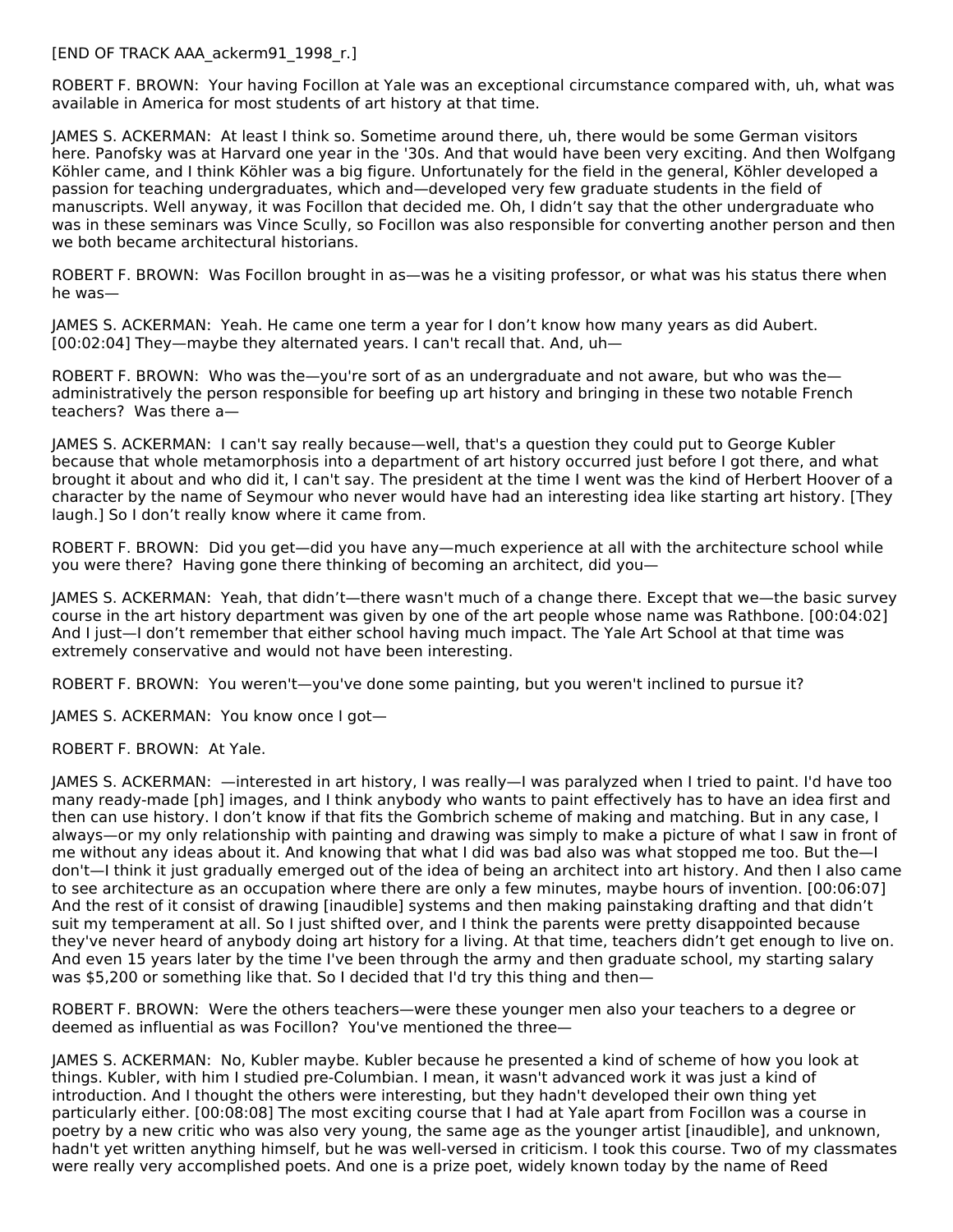Whittemore, and the other whose name is James Angleton did very nice work. He was an associate of Pound's, I mean a protégé. And then ended up in the CIA. I don't know how that happened. But anyway, with those very exceptional artists in the class and with an extremely gifted teacher that was a very exciting experience. And I actually published my first article, which I don't put on my bibliography, is on E. E. Cummings. And that I—well, I mean besides getting involved in critical theory that way, I also got involved in contemporary poetic expression, which was very—had big impact. [00:10:17] Oh, I should say about Yale that the honors program—in the honors program, you don't—you write a thesis in order to get an honors, right? My thesis was not accepted. And so I didn't graduate with honors, and I never understood why. I did never get a proper criticism. They just said that they didn't accept it. It was very—I thought it was a very interesting undertaking. It was an effort to define the nature of abstraction in Paleolithic art. And it may be that they, in their inexperience, didn't want to cope with something, which was amateur theory. Which they probably—having all been through the Aubert thing [laughs] wanted something that they could just put finger on. But I can't believe in retrospect that—it was rather interesting thesis and—[00:12:07]

ROBERT F. BROWN: Was that a bit of a blow to you at the time?

JAMES S. ACKERMAN: Yeah, I was terribly disappointed but—and also because being any son of a father like mine who spends his entire life trying to prove to the old man that they're okay. And maybe that was the primary reason that I was disappointed. But then as with applying to Yale for graduate school, I applied to NYU, only one place. Which anybody who knew the scene was the only place to go because they had just recently started to catch the German refugees who came from Nazi persecution.

ROBERT F. BROWN: This is 1941 or so?

JAMES S. ACKERMAN: That—I would have applied in 1940. And some of them had been there for two or three years by then, Walter Friedläender and Karl Lehmann as examples. And so it seemed clearly the place you went if you wanted to pursue this field.

ROBERT F. BROWN: And you were determined at that—by then to pursue—

JAMES S. ACKERMAN: Yeah.

ROBERT F. BROWN: —the field?

JAMES S. ACKERMAN: I started studying German in my senior year in order to make it possible to cope with the languages. [00:14:04] I got started on it. I went there in the fall of 1941, and there was a—well, the institute was in a small house of the Warburg family on 82nd Street. I mean, small for great palaces—in comparison to the present housing. There was quite a—the enrollment was quite small—of regular, steady PhD candidates and then they have a vast number of New Yorkers who'd come in and go to special lectures, or follow one course or another. So there were a lot of people working. They would take one course at a time, and there were a lot of society women who would come from Iselin, and a rather small cadre of students. A large percentage of which of my time have remained in the field. It was a very demanding curriculum and very stimulating and uh—

ROBERT F. BROWN: Did you feel you were quite well prepared by your training at Yale? [00:16:00]

JAMES S. ACKERMAN: As well as other people, but the impact of coming into contact with all these Europeans at once was to feel inferior. To feel that no matter what you did, it was already too late to have the enormous capacities of learning that they had. For example, they had all become easy with Latin, Greek and—or whatever languages one could possibly use, they have had some experience with. And plus read wildly in philosophy and had the old, German gymnasium education gave a person tremendous preparation for the future. I just felt relatively uneducated in comparison.

ROBERT F. BROWN: Yale was also much more cloistered, wasn't it, much more structured? You have with the colleges now at NYU and graduate school, you're—

JAMES S. ACKERMAN: Yeah there were entirely—

ROBERT F. BROWN: —on your own. Yeah.

JAMES S. ACKERMAN: It was—I found it a real burden because you never knew what the limits were. You never knew when you could stop working on something and go on to something else and so—and I felt that I was living in constant tension then. And—but I really appreciated the—what I was getting. [00:18:08] And I was—I particularly valued the fact that putting Focillon together with this group of people. The range of experience was so wide. Well, one of the people that I had studied with early on was Offner whose fort [ph] was the most intricate observation of works of art. He never stepped far beyond that one-to-one relationship between him and the object. And he would announce courses in Italian 13th-century painting, which you would end up at the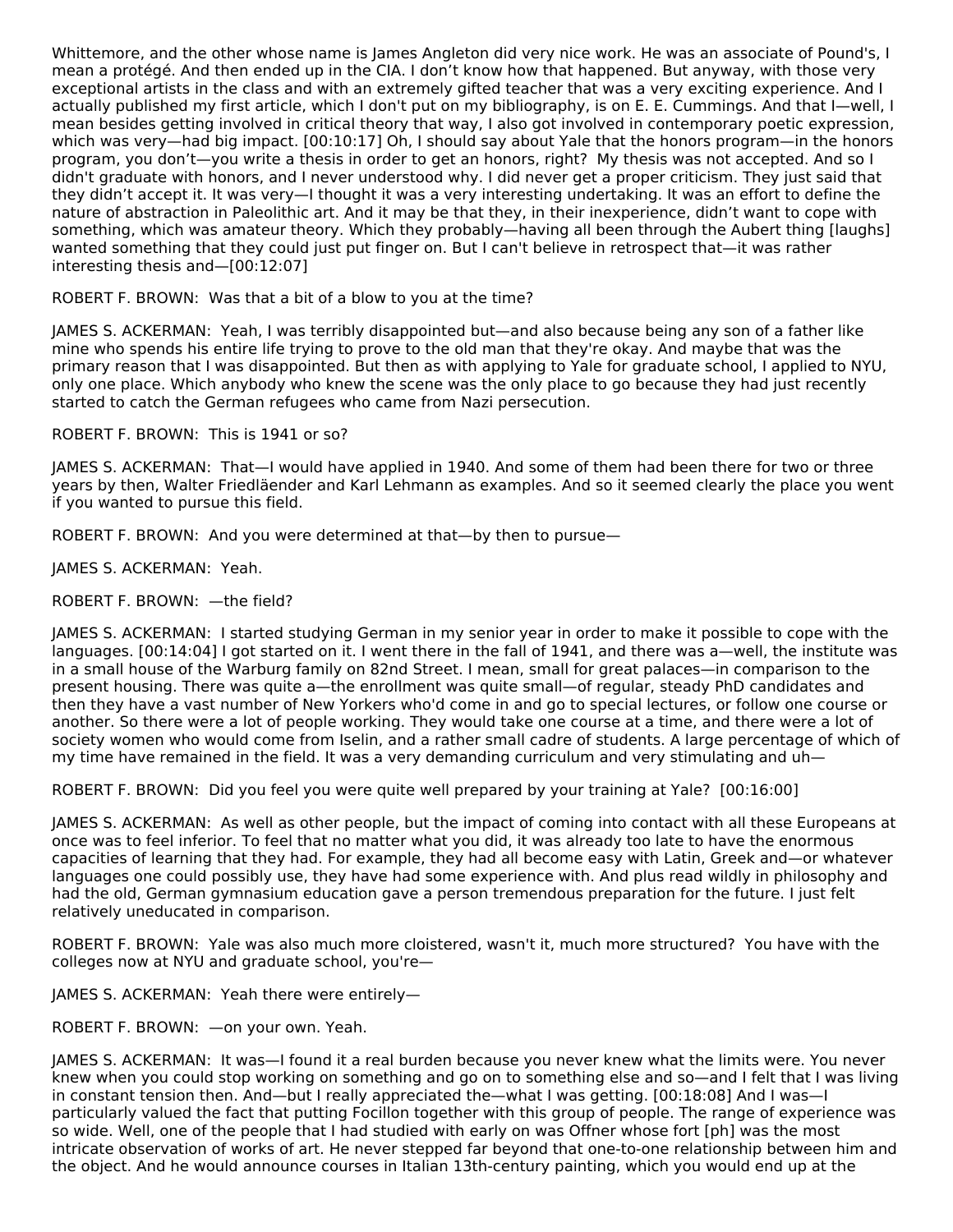beginning of the 13th century. I mean, he never would be able to cover the ground because he would devote an entire hour to one painting. And he was the one professor there that expected us to go and actually look at works of art. The others preferred photographs and slides. In the days before color slides, there was the—the images, I think, had more in them in some sense because these large slides reproduced every detail in a very impressive way. [00:20:00] And, of course, being black and white, they didn't distort the color.

ROBERT F. BROWN: Why do you suppose they did not encourage you, with the exception of Offner, to go look at works of art?

JAMES S. ACKERMAN: Well, it had to do with the way they were using them really, yeah. It's not that there wasn't appreciation for what was in them but—well, if you take—the approach at that period was intensively a style approach. Now, my theory about what it means to focus on style is that style is the common denominator among a class of objects. And that—when that becomes the subject of investigation, the individuality of the object is downplayed. For example, the great notion—there was new in the late '30s, it was mannerism. And mannerism became a kind of object in itself. And if you were—spent some time looking at one painting for a long time, you wouldn't see mannerism, you'd see a painting that had certain characteristics that were unique to it. So, the whole idea of mannerism had to downplay the intrinsic character of any work. And it's quite interesting the way that it vanished completely, and that nobody would speak of mannerism anymore because style isn't central to art history now, but then it certainly was. [00:22:15] And well, in the case of Panofsky for example, his focus was on iconography. Iconography also related to the comparison of classes of objects and so—well, I mean at the level that he spoke of it, that is an iconology as a kind of a science, a philosophy. That would not be extracted from close observation of the works but would be ideally pursued in a good photographic collection where you put things one beside the other and see what kind of evolutions happened. But in the technical sense, the study of iconography and the study of style were equivalent. They had—they were the end product of the theory of evolution, you might then say, and sort of it gave the element of—then, of course, I did a lot of architecture and European architecture.

ROBERT F. BROWN: You mentioned Richard Krautheimer—

JAMES S. ACKERMAN: You couldn't—

ROBERT F. BROWN: —lecture.

JAMES S. ACKERMAN: Krautheimer was teaching at Vassar, and he came to New York to give a course every other semester, I guess. [00:24:03] So I started—well, I had a course with him in Renaissance and Baroque architecture in my first year. And then after the war when I came back, I had decided that I wanted to do more with that. I started working closer with Krautheimer.

ROBERT F. BROWN: Did you do your MA thesis before you were drafted?

JAMES S. ACKERMAN: No.

ROBERT F. BROWN: No? Was that—

JAMES S. ACKERMAN: No, I just did that first year of graduate school. And then in my second year in New York, I may have taken—and I guess I didn't do any courses because I entered into a program that was promoted by the army in language training, and the courses were done at Columbia. We had an intensive language course, and I signed up to study Turkish because I was working with Lehmann, and I thought, perhaps, I would do ancient art history as distinct from archeology. I didn't really want to get into archeology. And so, I thought Turkish would be great because you had all these sites and an HRD [ph], and so I enrolled in Turkish and then I got a postcard that was asking me please to pick something else because I was the only person who'd chosen Turkish, and they didn't want to have to give a course for one person. So I met Ken Donahue on the street. [00:26:01] And he was one of my fellow students who was the ex-Saratoga director to whom I had given the drawing.

ROBERT F. BROWN: Oh, yeah.

JAMES S. ACKERMAN: And I—and Ken said, "Oh, I'm going to take this Russian course, why don't you do this with me?" So I said, "Oh, okay, then. That's all right." [They laugh.] So Ken and I did the intensive Russian, which was wonderfully taught so that we were reading Tolstoy after four months, and we were conversing with some facility. And then after five months, I had to leave because I've been called up, and I lost it after five months. I mean it came intensively, and it went intensively. Today, I can barely read the alphabet and—

ROBERT F. BROWN: But you—they didn't call you up to go into some language service?

JAMES S. ACKERMAN: Yes, they did but it—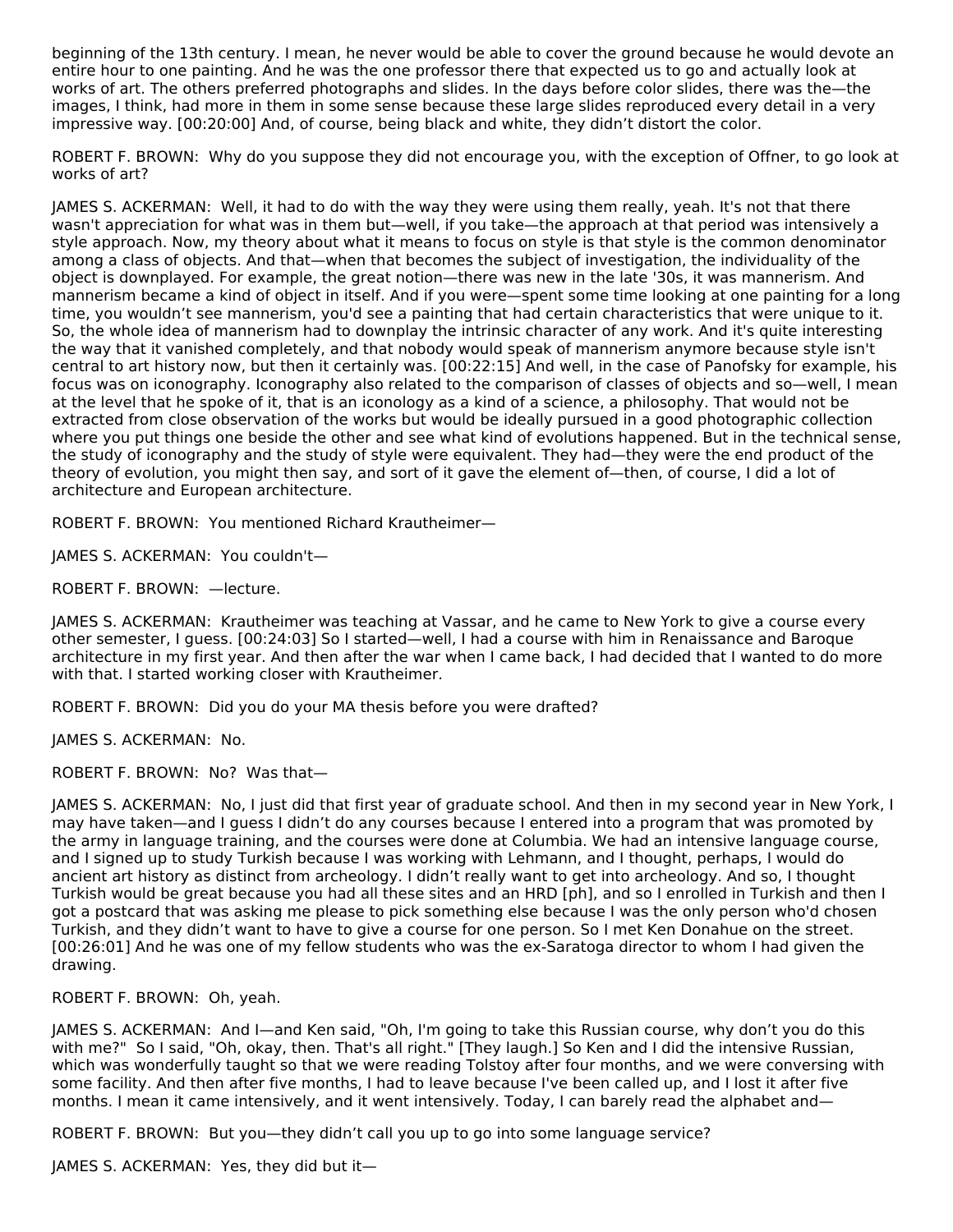ROBERT F. BROWN: Oh, they did.

JAMES S. ACKERMAN: —wasn't Russian. With typical army efficiency, they wanted to know after a while whether I would rather do German or Japanese. And uh—so that took care of the three years.

ROBERT F. BROWN: What were you in—what—intelligence work or?

JAMES S. ACKERMAN: Yeah, it was called Signal Intelligence. We were intercepting communications. I never did a bit of good in the whole time I was there. I never received anything, an operative message that there wasn't in a code that we couldn't break, and we just wasted the funds of the American army entirely but—[00:28:06]

#### ROBERT F. BROWN: Were you in Europe most of this time?

JAMES S. ACKERMAN: Yeah. Well, we were sent first to England, then to Africa, then to Italy. In the campaign in the Apennines, we set up on mountaintops and listened to people, but to no effect. Originally, we trained in England to do air traffic interception, and the British had a system where they could tell where the voice was coming from by triangulation. They'd have stations all along the coast, and they'd catch a particular message from the air. And they could beam the signals so that from one side, they'd go pointing towards the source on the other side and then they could see where—tell where the plane was and shoot it down. It was a great system and then—but it didn't apply to other fronts particularly when we're sent to Africa and then the German army collapsed in Africa. Then we're sent to Italy and spent our times in the Apennines but—to no avail. And, uh, except to get more familiar with Italy, and at the end of the war, I was waiting around—waiting for reassignment, and I took a job with Monuments and Fine Arts. [00:30:03] And I mean, I was a sergeant so that I could dictate my own fate. But I told the head of our company that I was getting bored sitting and did he mind if I went off to Milan and then spend some time with the Monuments and Fine Arts. So they assigned me to pick up documents that had been stored at the Certosa di Pavia for safety during the war. So I went out there with my army truck every day and stood around while they loaded the truck and looked at the Certosa di Pavia. So I did my master's thesis about it, and this meant to returning to the study of Renaissance art.

ROBERT F. BROWN: So you were just for a very short time in—with the Monuments and Fine Arts?

JAMES S. ACKERMAN: Oh, yeah, weeks, just weeks. Before that time—I have to inject the story of liberating Mantua. I—this company of ours, this radio company had tended to—the entire company was on trucks because we had to move around to get the best reception. And so the offices of—I mean one truck would hold the radio equipment, and another truck would be kind of an office where we tried to do decoding and deciphering, and the other things we did. [00:32:02] And the third one would have a kitchen, and so we'd pick up and move when we had to. And when the German line broke in the spring of 1945, we all got in our trucks and headed north. And at the start we were in the mountains overlooking Bologna. And the first day we got to Bologna, which was still being somewhat contested—and halted in a field somewhere. The second day, we caught up with the infantry, and the third day, we were the advance guard of the 5th Army because all of us were on wheels, and everybody else was on foot, and this was ridiculous. I mean everywhere we went, we were the conquering heroes, and all we've been doing is working in these little offices like drones. And so we were the first unit to cross the Po, and actually I have no idea how we got across because—well, there must have been an engineering unit that laid down a bridge somewhere but anyway. Then we camped on a field on the far side of the Po and waited a couple of days to be told what to do. And so, my tent mate and I asked the captain if we could go with the courier and see the nearby town, sightsee some. He said all right, so we hopped into this jeep, and the nearby town turned out to be Mantua. And the jeep drove into the main square of Mantua and dropped us and took off, and said he'd be back in the evening. [00:34:04] The place was deserted and then gradually, people started appearing from behind arcades. And they didn't know what breed of being we were, and when they heard that we were Americans from the 5th Army, the whole town broke loose. This was their liberation, and here we were the two of us who thought we might look into the Romano buildings or something [they laugh] suddenly becoming military heroes, and really we weren't even armed. [They laugh.] We were just dirty soldiers looking for some works of art. And so we were thrust to the head of a victory column, marched through the streets, and it was ridiculous. Anyway, I did pick up an interest in the Certosa di Pavia, which served to produce the master's thesis and then my connection with Krautheimer. But I had started a—I had started a thing with a thesis with Lehmann on Greek grave stele because I was very much taken with Lehmann. He had an extremely rigorous method, and he was very demanding on the students. [00:36:04] And I felt that I was really being beaten into shape by him with respect to the precision and approach, and the questioning, and so on. He was a really great teacher and—

## ROBERT F. BROWN: Quite different from Focillon, was he?

JAMES S. ACKERMAN: Vastly different. Focillon was all fireworks, and Lehmann was by—no slouch in terms of imagination, but he insisted we'd be based rigorously on [inaudible]. He did brilliant work, and I was profoundly impressed by him. He was a real Prussian. I think he was—uh, well, Lehmann must have been Jewish like the rest of them, but he was much more like a Prussian army officer [laughs]. But he had a real kindly side too, and I was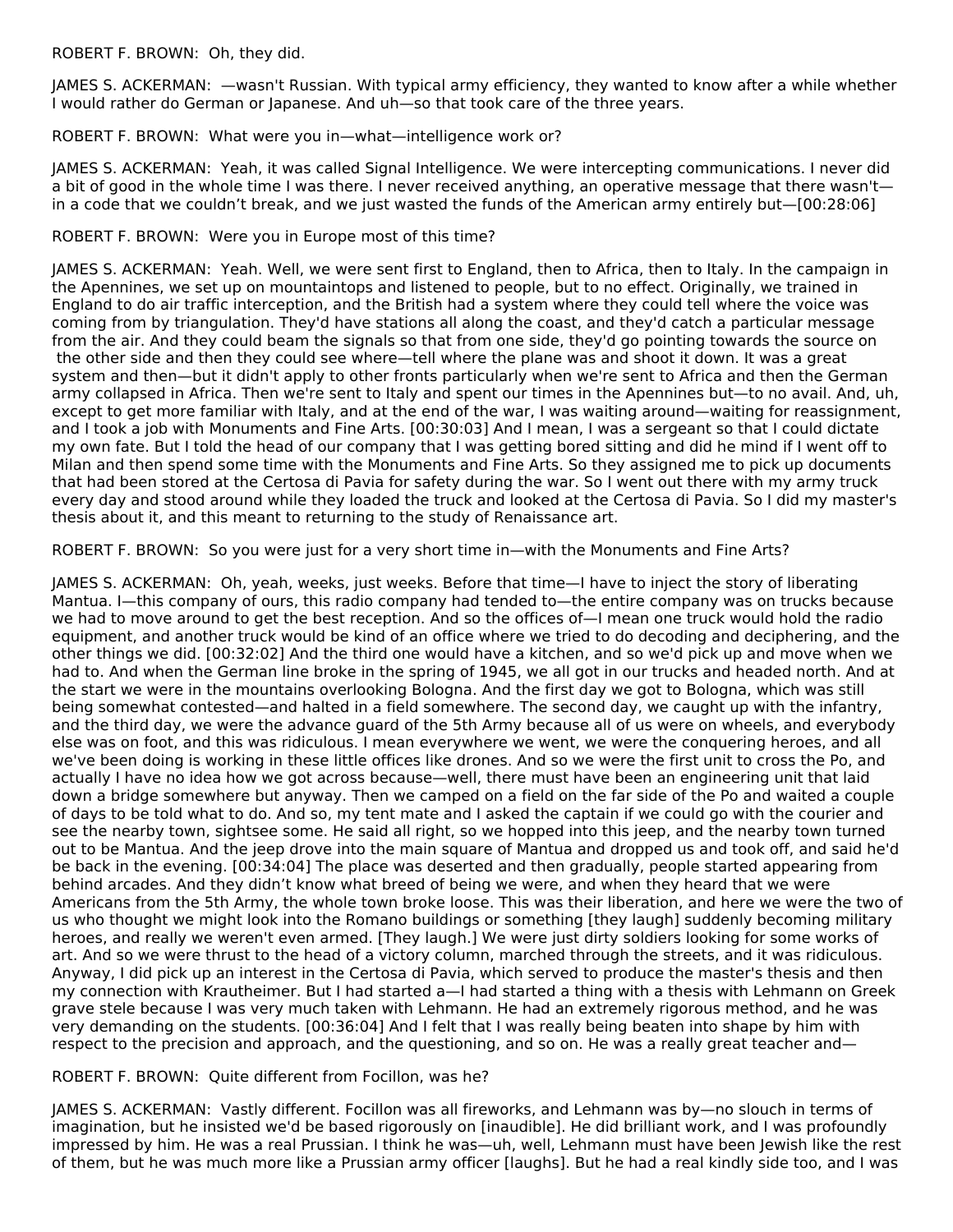—I liked him, and I admired him. While Krautheimer was much more folksy and familial, and easygoing, and if you want to do it that way, okay. And Krautheimer also, himself, had always had an extraordinary method, which is that he would always come up with an answer first and then looked to see how he could justify it or refute it and—

ROBERT F. BROWN: Quite unusual in that time?

JAMES S. ACKERMAN: Yeah. And then he was very open. It was typical of a Krautheimer lecture that he'd put a slide on a screen and suddenly be in deep silence, and say, "I am so unhappy for [ph]—"and then started often in a different direction having just made a discovery that he wasn't prepared to make, but very humane. [00:38:33]

ROBERT F. BROWN: A very important to learn—to have learned as well, wasn't it, for Krautheimer?

JAMES S. ACKERMAN: Yes, to be always open to the unexpected.

ROBERT F. BROWN: But before you went into the army, you were moving toward doing an MA thesis with Lehmann on—

JAMES S. ACKERMAN: That's right.

ROBERT F. BROWN: —the Greek grave stele?

JAMES S. ACKERMAN: Right.

ROBERT F. BROWN: And when you came back—

JAMES S. ACKERMAN: It was strange that he sent me on to the particular problem because it was a stupid problem. It was a Greek grave stele with a sitting and a standing figure and, uh—but that had really wasn't an autonomous character. I mean, there was no sense to doing that rather than sitting and two standing, or two sittings and one standing. So I have a certain amount of suspicion about it, but it didn't go far enough so that I ran into real trouble. I gathered a file of cards, photographs and then I couldn't of course, pursue it in Italy. [00:40:05]

ROBERT F. BROWN: When were you mustered out then, at the summer of '45—

JAMES S. ACKERMAN: Well, let's see. I was extremely fortunate because I was the only person in my group who got out immediately. Because what happened was that after the episode with the Monuments and Fine Arts, my company, they've decided that they would retool our company for Japan. After we've been useless in Europe. [They laugh.] And with no consideration to the fact that it would take them five years to train us to handle Japanese. It's just one of those wacky army ideas. So, while everybody else was being slowly shipped back, we'd kind of rush order and we had to be brought back into—among the first boats to return. We got back to this country and we're given a home leave for two weeks, during which time the atomic bombs were dropped, and the Japanese surrendered. And I got back to Fort Dix, and they'd decided that they didn't know what to do with us, so they sent us away. And they demobbed us immediately in a day or two. And this was sometime in early September. [00:42:02] And I went up to New York with only two uniforms to my possession and enrolled in the fall semester in the institute. So I lost an amount of time through the terrific break. Some other people were a year or two—

[Audio Break.]

[END OF TRACK AAA\_ackerm91\_1999\_r.]

ROBERT F. BROWN: —were you enrolled right way

JAMES S. ACKERMAN: Yeah.

ROBERT F. BROWN: —the same cast of teachers were there still, did you go back to Lehmann and—?

JAMES S. ACKERMAN: Yeah, I can't remember the time that I did Panofsky. Before—I think after I had returned, Panofsky became extremely influential then. In a course I took with him in Gothic art, which he had devised a fascinating scheme of stages about the guard that went through particular stages of space. And he would go through each of these in, uh, looking at a mask of illumination, sculpture, or architecture, or whatever. And even the smallest detail of architecture for example, and even particular spatial characteristics to the plan or the pier or the light. I remember one category out that would be net space where the disposition of elements would be like a netting, a grid kind of organization. You could find this in a particular kind of manuscripts where the backgrounds would be made up of little squares, and it would have a determining effect on order in the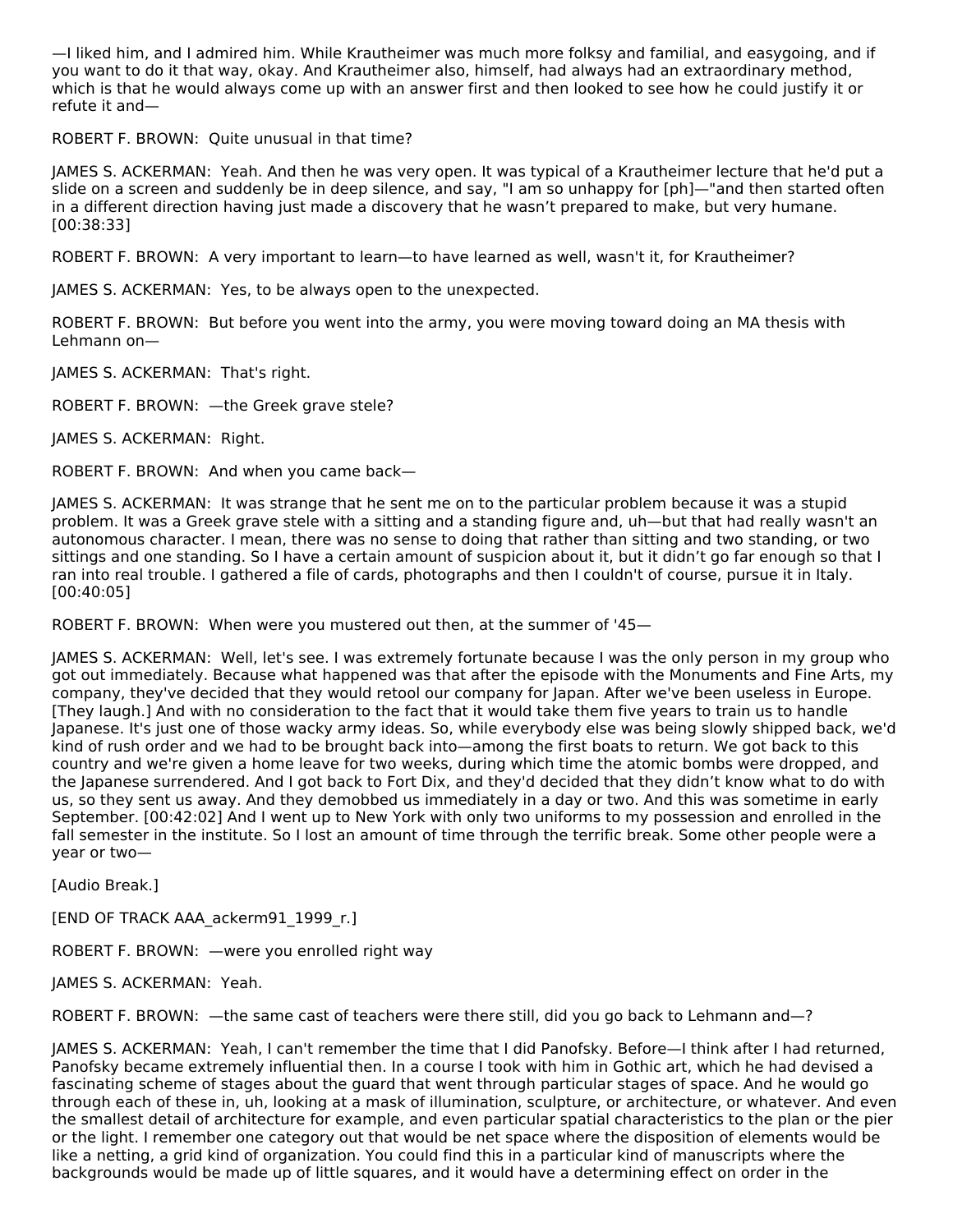composition. [00:02:03] And in the course of one of two courses I did with Panofsky, I had spoken to him about doing a term paper, and he said that he had a good idea of something that he'd worked on recently with Frankl, which had been published in The Art Bulletin about their work on Gothic proportions. And there was an article called "The Secret of the Medieval Masons" I think by Frankl with a postscript of Panofsky's. They had used the documents on the building in the cathedral in Milan, which had all been published in the 19th century. And he said, "Why don't you look at the documents and see whether you can draw anything out of them of any use in terms of the way in which the Gothic architect thought about his work?" So I got this set out into Columbia, and it turned out there were a lot of interesting things in it. And out of that article—I mean out of that paper, I did an article published in 1948 on—called the, "Ars Sine Scientia Nihil Est," and that was published in The Art Bulletin. [00:04:00] That was my first article. Well, there was also one on the Certosa di Pavia in the NYU student publication Marsyas.

#### ROBERT F. BROWN: Marsyas.

JAMES S. ACKERMAN: And that piece, which is not very well written, but which is not bad in terms of its concept, is far and away the best known thing that I've ever done, the first thing. It has—of course, it had been cited five times as often as anything else that I've ever done and still people refer to it, and that's interesting. In my-in the book of essays I'm bringing out where I'm republishing earlier things and write postscripts to each. I say something about I wonder what this has to say about the value of a PhD when the article that most people know me by was written before I ever got a degree [laughs]. I also—that was also my years from my first public presentation at a College Art Association meeting of 1948.

ROBERT F. BROWN: You gave a presentation on this Milanese theory.

## JAMES S. ACKERMAN: And—

ROBERT F. BROWN: Was part of the impact, do you suppose, that until then most people had not thought there was any well thought-out theory behind Gothic architecture or sound documentation? [00:06:02]

JAMES S. ACKERMAN: There was a certain literature in German for the most part and then this thing with Frankl and Panofsky had to do with theory. But the Milan text demonstrated the—that Gothic ideas of engineering were fundamentally geometry, that they used geometry to affirm the structural strength of the building, and that was new. Well, I didn't think that was new—it was the extent to which this was the kind of foundation of their thought. The big issue at the time of a discussion in this issue where Kubler had contributed considerably to was on Gothic rationalism. That is to say on those who argued that the—in conformity with Viollet-le-Duc that Gothic architecture is a completely logical structure and that the system is all built out on the concentration of thrusts, and through the ribs and supports. [00:08:00] And this was something that was discussed by everyone by Aubert and Focillon, too, and there were the pros and cons about whether Gothic approach to building was fundamentally rational if not—or fundamentally expressive. But that was somewhat different. The concreteness of these discussions took—made the whole thing less speculative because here these people are actually saying that you have to build this within a Pythagorean triangle because of this and that. And so, this then turned out to be a classic article. It is kind of interesting that one would do this as a student without the experience of having written a dissertation. And the—well, I think it also had a very significant impact on my career because this and the Certosa article and then—followed after I started my dissertation with an article in the Warburg journal on The Cortile del Belvedere in the Vatican. [00:10:09] That made it very easy for me to get a job and to be well launched [ph] so that I got employment easily as I got into graduate school and [laughs] the undergraduate school—

#### ROBERT F. BROWN: You think—

JAMES S. ACKERMAN: It's a very interesting thing, too, that this kind of record is—seems to be virtually unachievable today. I think that the most talented students today very rarely bring out important things in their student days. I think maybe it's just the difference in society, and it's hard to tell. But the people of my generation who became better known just did these things that made a mark at very early time. And their productivity was, I think, substantially higher than the productivity of equally talented people today. My guess is that the whole nature of family life has changed. A typical scholar of my generation had a wife who was home taking full-time care of those house and the kids and typing manuscripts for people. [00:12:09] And that's one factor, although in my case, it didn't work for very long because my wife got polio and was paralyzed and then but having been all tuned up prior to that, perhaps I just continued on dead reckoning—

ROBERT F. BROWN: You mentioned that you gave the Gothic theory piece you had also given as a talk at the College Art Association?

#### JAMES S. ACKERMAN: Yeah.

ROBERT F. BROWN: Was that among your first encounters with that professional organization or was it—?